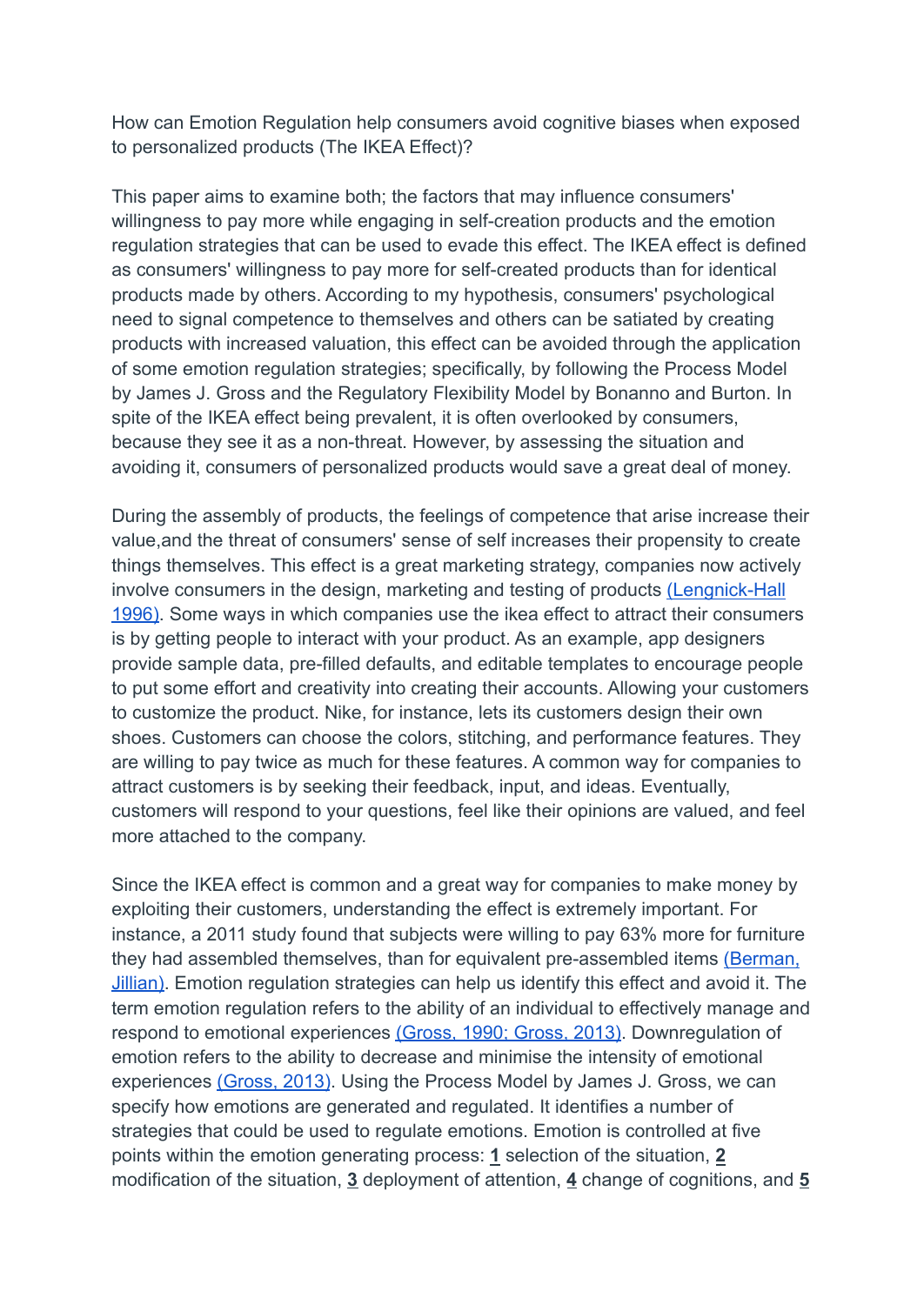modification of experiential, behavioural or physiological responses. In terms of strategy family classifications, the four first families tend to be antecedent-focused, which means they are used before the emotional response, while the fifth family tends to be response-focused, since it is used after the emotional response has been activated. Furthermore, the antecedent-focused strategies are described as more effective since they affect how emotions are expressed than the reaction-focused ones that affect how people respond after an emotion has been expressed.One can experience this by building a product and becoming emotionally attached to it. However, when they try to down regulate this sense of desire and sentimental emotion they use a strategy that does not work, and as a result they end up developing a deeper connection to the object.

Bonanno and Burton's Regulatory Flexibility model will be instrumental in regulating emotions in the way that is most beneficial to the individual. Emotion regulation strategies are neither inherently good nor bad, according to Bonanno & Burton.Their effectiveness is based on the context in which a person is situated, as well as on their own skill sets. They believe that emotion regulation is a skill that develops over time and note that it can differ from person to person.Regulation flexibility is what they refer to as this skill.In their article, Bonanno and Burton discuss the "Fallacy of Uniform Efficacy," which states that the efficiency of a regulation strategy cannot apply the same emotion regulation technique to all contexts and expect it to work the same way because the impact of emotion regulation is not uniform.

The regulatory flexibility model has three sequential components: **1** context-sensitivity, **2** repertoire, and **3** responsiveness to feedback. The first step is to be aware of the context, which entails assessing demands and opportunities. The second step is to choose a suitable regulatory strategy from the repertoire. The third step is to monitor the feedback and make any necessary changes. On the basis of monitoring, one could choose to keep the strategy if it was performing well, adjust it if it was performing well but needed some refinement, or terminate the strategy if it was not performing well, and replace it with a new regulatory strategy as needed. Emotion regulation differs from person to person and can vary from one person to another, according to the Process Model of emotion regulation and the Regulatory Flexibility Model. According to both articles, coping strategies were inconsistently used across situations, so that the consequences differed between individuals. As such, there will be differences between individuals owing to the context in which a product is designed and built. Hence, the context will differ among people, but there are aspects of it that are similar rather than different.

Emotion dysregulation or emotion regulation failure can lead to individuals paying unnecessary expenses that can be easily avoided. This happens due to an imbalance in emotions (which have not been regulated properly and so are at a high) the emotions are desire and the affection towards inanimate objects.The reasons for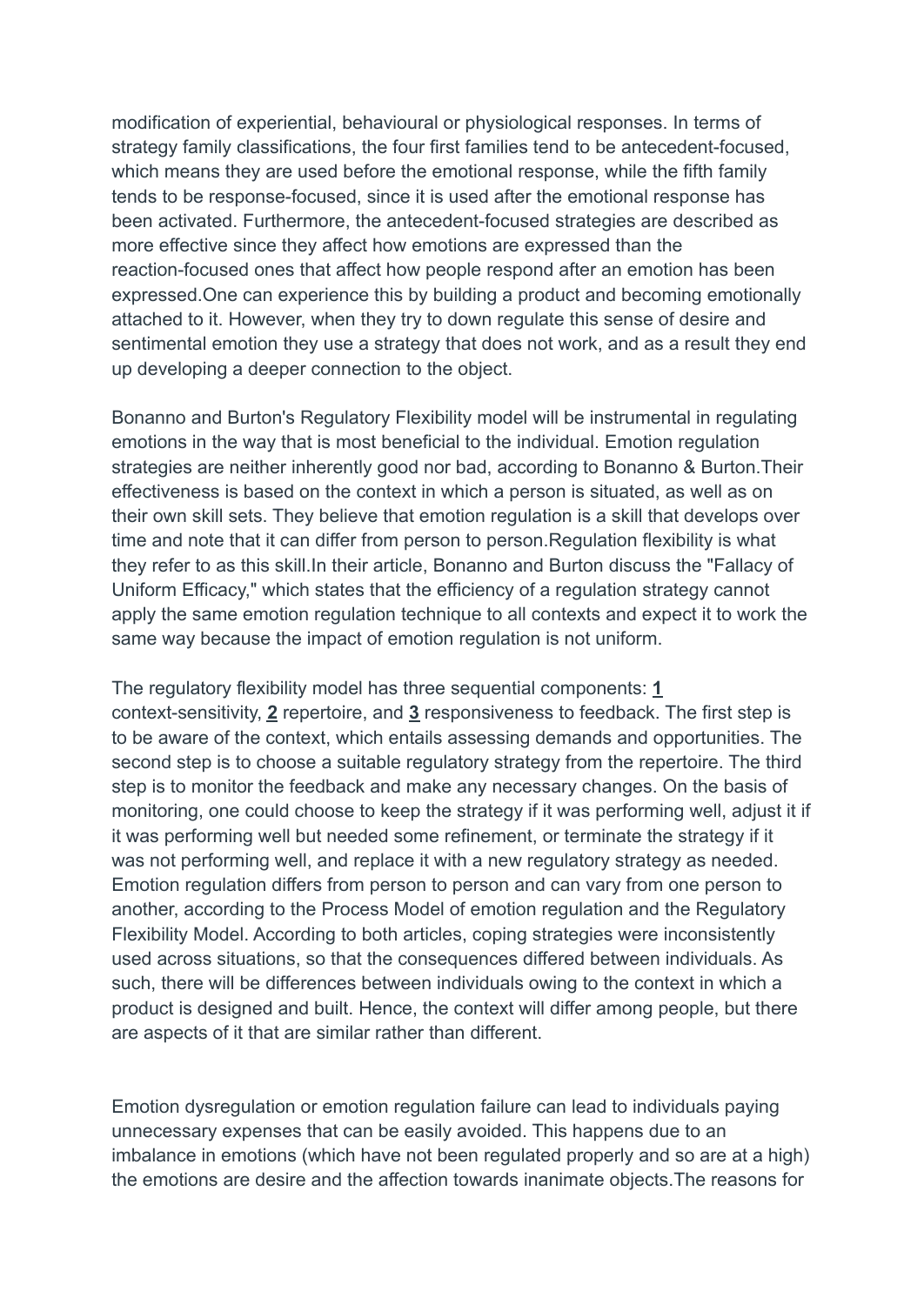emotion dysregulation or emotion regulation failure may include misinterpreting a situation or using ineffective regulating methods.

Being able to choose from a variety of ways to manage your emotions is very important not only for resolving the Ikea effect, but also for other situations, as having a greater number of strategies to manage your emotions grants you greater flexibility.Following are some emotional regulation strategies a customer can use when engaging with personalized products.

Response modulation refers to directly influencing experiential, behavioral, or physiological components of the emotional response after the emotion is well developed [\(Gross, 2001\)](https://sci-hub.st/10.1111/1467-8721.00152). To effectively utilize this strategy, ask yourself the question "why do I want this product" before you make the purchase. To effectively deal with this, make a habit of asking others for feedback (and taking it seriously). You should choose someone who is not invested in the outcome of your work or in you, so they can offer an objective perspective.

Cognitive change refers to modifying one's appraisal of a situation in order to alter its emotional impact [\(Gross, 2001\)](https://sci-hub.st/10.1111/1467-8721.00152). One form of cognitive change is reappraisal. Reappraisal or cognitive re-evaluation is the ability to see a situation differently in order to reduce its emotional impact [\(Gross, 2001\)](https://sci-hub.st/10.1111/1467-8721.00152). Emotion regulation employs the reappraisal strategy extensively. Reappraisal is most commonly used to decrease negative emotion, but it can also be used to increase or decrease negative or positive emotions [\(Ochsner & Gross, 2005](https://sci-hub.st/10.1016/j.tics.2005.03.010)). Use this strategy to your advantage by considering the cost of the product against the value of your time. The IKEA effect can make us believe we're getting a great deal, because we inflate the value of the product that we've made ourselves. A way to counteract this would be to consider how long it will take to actually assemble a product, as well as whether its cheaper price is really worth all the time it will take to set it up or to put it to use. The cost of a meal kit dinner may be less than the cost of eating out, but the preparation will take about an hour. Does that sound like a good deal? In every decision you make, decide whether you prefer convenience or minimizing up-front costs. Your choice could be drastically altered if you perform this self-evaluation.

Situation modification refers to taking actions that directly alter a situation in order to change its emotional impact [\(Gross, 2015\)](http://dx.doi.org/10.1080/1047840X.2014.940781). Use this strategy to your advantage by taking control of the situation by raising questions about the worth of the product, whether it is a good investment, and other general concerns, which may give you a better chance to reconsider their decision.

Situation selection is the capacity to select shrewdly in what circumstance you're putting yourself in. An individual ought to maintain a strategic distance from being in a circumstance where emotion would be a primary issue.Consider this strategy when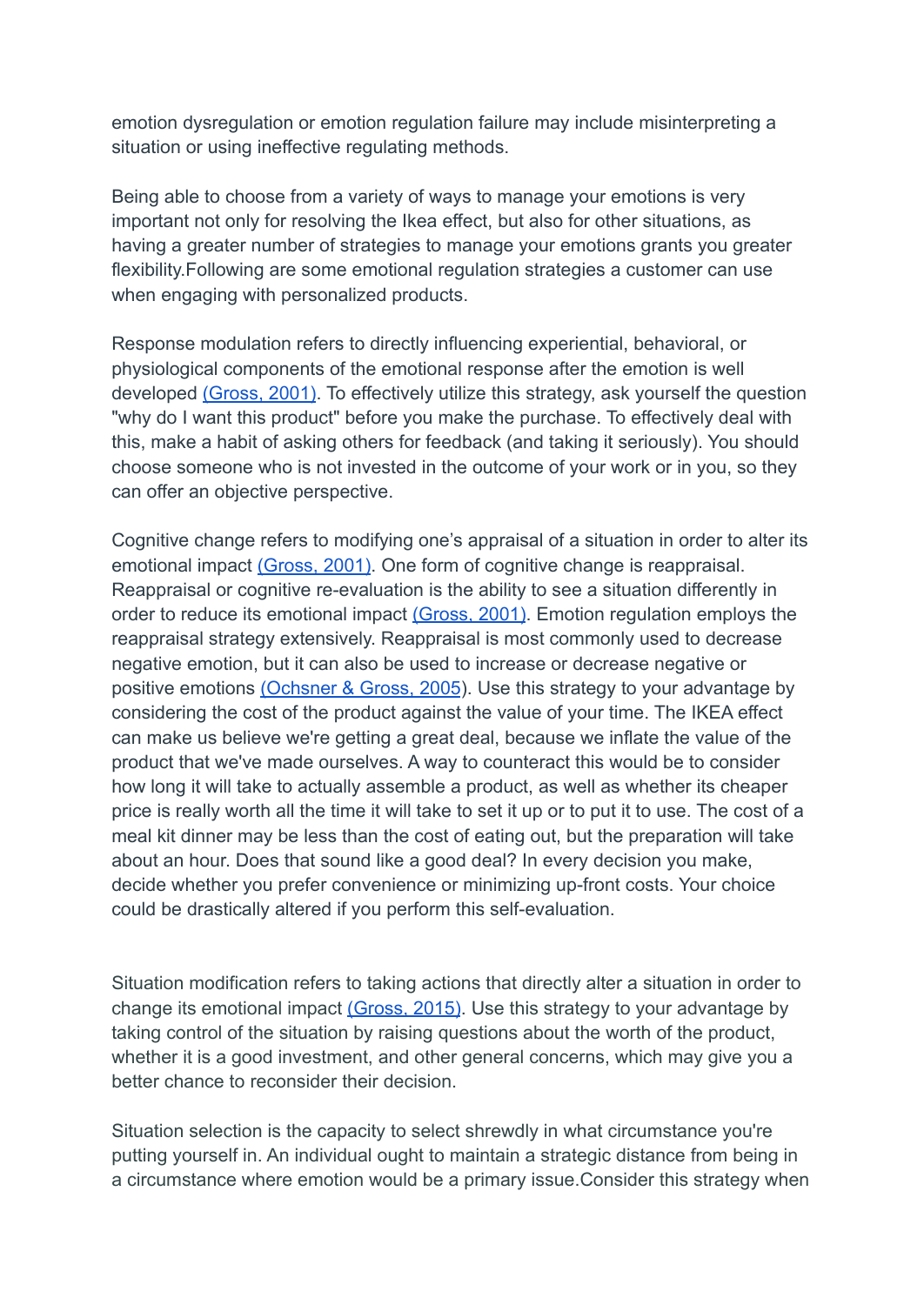searching for products that need assembling. Hands-on experiences are valuable, and products that need to be assembled may not be bad options., or build your own bookshelf (even if it comes out a teensy bit crooked). However, you should not choose the DIY options just because they are more cost-effective; this is the IKEA effect at work. Oftentimes these products aren't as high-quality as alternatives, so although they may be less expensive, you may regret your decision later. As a result, you could end up paying more in the long run if you need to change them sooner.

The IKEA effect can be practised for positive purposes, for instance; parents get their kids to eat more vegetables by using the IKEA effect, kids are more likely to like vegetables if their parents involve them in cooking activities [\(Radtke,2019\)](https://doi.org/10.1111/bjhp.12385), In a not-so-surprising way, the kids who liked vegetables also ate more of them. Dan Ariely, an author of the original IKEA effect paper, views the IKEA effect as contributing to parents' positive evaluations of their children. They put a lot of effort into raising them, so they think more highly of them. Using the IKEA effect in this manner is a positive way to develop a child-parent relationship and to bring a family closer together.

While the IKEA Effect has positive purposes, its negative side outweighs its positive aspects. My research question- How can Emotion Regulation help consumers avoid cognitive biases when exposed to personalized products (The IKEA Effect)? This question is answered by using the above-mentioned strategies to regulate our emotions in different situations. The "Fallacy of Uniform Efficacy" mentioned in Bonanno and Burton's article serves as another reason why we need a robust repertoire. A person's ability to control their emotions is more effective when they have a larger range of strategies to use. Often, individuals will use several strategies to regulate their emotions effectively, so knowing which strategies to use in what situation is very important. The IKEA effect has been a part of many customers' lives and it has cost them a lot. A simple issue like the IKEA effect should not be looked down upon and it should be avoided by customers to maintain a healthy experience when they shop for products. The emotion regulation strategies are effective and could potentially save customers their money.To further my research on this topic, I would like to conduct surveys to find out to what extent the emotion regulation strategies described above helped individuals avoid the IKEA effect. Moreover, this would be a perfect means of raising awareness of the IKEA effect, since it is very common but often overlooked.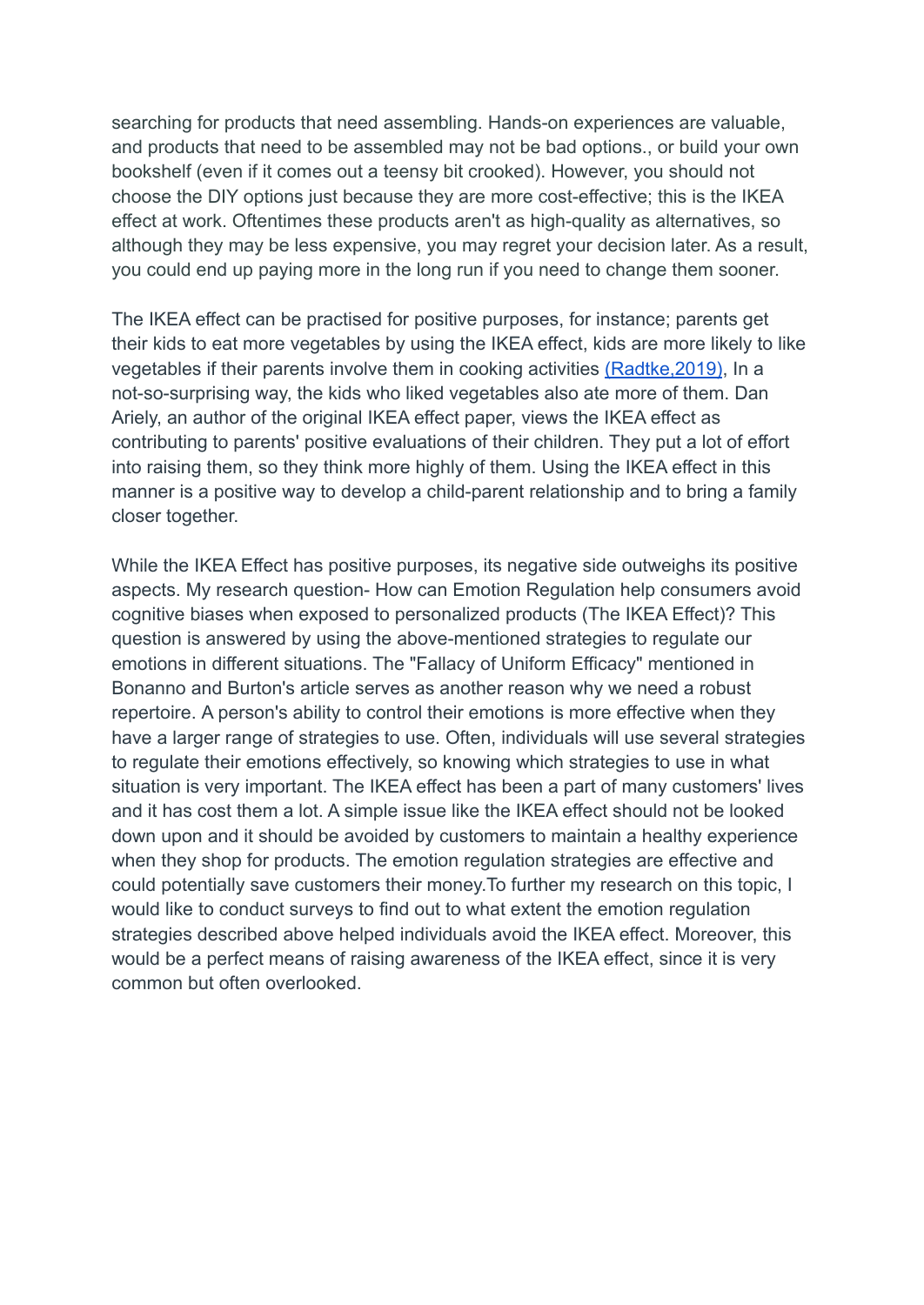## **References**

Berman, Jillian. (2011).The IKEA Effect: *"Study Finds Consumers Over-Value Products They Build Themselves"*, 981918.DOI: [https://www.huffpost.com/entry/ikea-effect-consumers-study\\_n\\_981918](https://www.huffpost.com/entry/ikea-effect-consumers-study_n_981918)

Bonanno G. A. & Burton C.L. (2013). Regulatory Flexibility: An individual differences perspective on coping and emotion regulation. Perspectives on Psychological Science, 8(6), 591-612. DOI: <http://dx.doi.org/10.1177/1745691613504116>

Darren W. Dahl, C. Page Moreau (2007) Thinking inside the Box: *Why Consumers Enjoy Constrained Creative Experiences*, 443357. DOI:<https://doi.org/10.1509%2Fjmkr.44.3.357>

Gross J. J. (2001). Emotion Regulation in Adulthood: Timing is everything. Current Directions in Psychological Science, 10, 214-219. DOI: <https://sci-hub.st/10.1111/1467-8721.00152>

Gross J. J. (2013). Emotion Regulation: Taking stock and moving forward. Emotion, 13, 359-365. DOI: <http://dx.doi.org/10.1037/a0032135>

Gross J. J. (2015). Emotion Regulation: Current status and future prospects. Psychological Inquiry, 26, 1-26. DOI: <http://dx.doi.org/10.1080/1047840X.2014.940781>

Lengnick-Hall, C. A. (1996). Customer contributions to quality: *A different view of the customer-oriented firm. The Academy of Management Review*, 21(3), 791–824. DOI: <https://doi.org/10.2307/259002>

Ling, I., Liu, Y., Lin, C. (., & Shieh, C. (2020). Exploring IKEA effect in self-expressive mass customization: Underlying mechanism and boundary conditions. *Journal of Consumer Marketing, 37*(4), 365-374. DOI: <https://sci-hub.st/10.1108/JCM-09-2017-2373>

Michael I. Norton, Daniel Mochon, Dan Ariely (2011). The "IKEA Effect": When Labor Leads to Love. Working Paper 11-091. DOI: <https://www.hbs.edu/ris/Publication%20Files/11-091.pdf>

Mochon, D., Norton, M. I., & Ariely, D. (2012). Bolstering and restoring feelings of competence via the IKEA effect. *International Journal of Research in Marketing, 29*(4), 363-369. DOI:

[https://dash.harvard.edu/bitstream/handle/1/11320608/mochon,norton,ariely\\_bolsteri](https://dash.harvard.edu/bitstream/handle/1/11320608/mochon,norton,ariely_bolstering.pdf) [ng.pdf](https://dash.harvard.edu/bitstream/handle/1/11320608/mochon,norton,ariely_bolstering.pdf)

Ochsner, K. N., & Gross, J. J. (2005). The cognitive control of emotion. Trends in Cognitive Science, 9, 242–249. DOI: <https://sci-hub.st/10.1016/j.tics.2005.03.010>